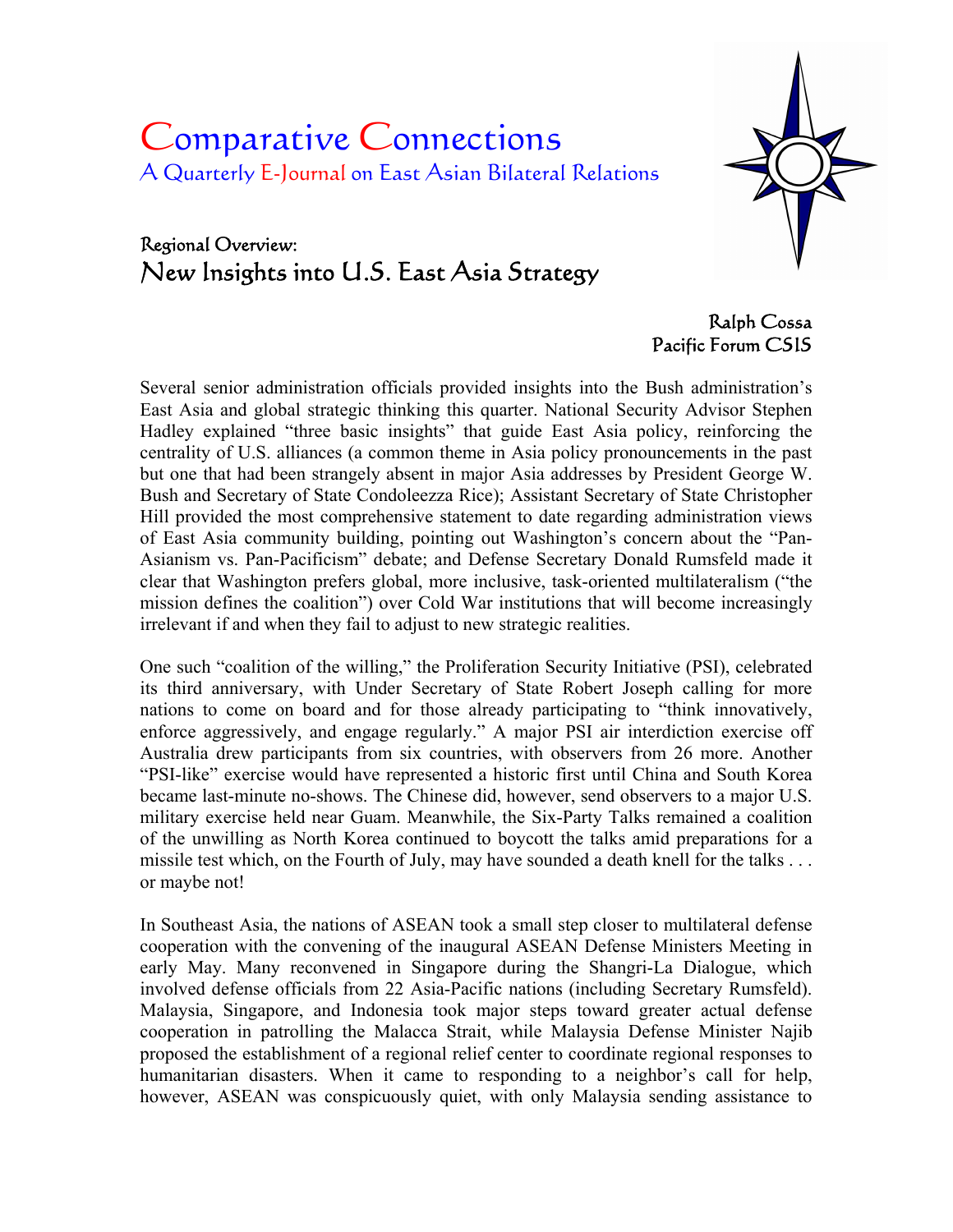help restore order in Timor-Leste, where the democratic process is struggling to take hold. Meanwhile, the democratic process is nowhere to be found in Myanmar (Burma), where the ruling junta disappointed its ASEAN colleagues by once again extending Aung San Suu Kyi's house arrest for another year.

### **Three "basic insights" into U.S. Asia strategy**

In early April, President Bush's national security advisor, Steve Hadley, gave a speech at a Strategic Asia Forum in Washington, D.C. sponsored by the National Bureau for Asia Research (NBR) which focused on U.S. security strategy in both South and East Asia. He noted that between them there are 1.7 billion people who now choose their own leaders, even while lamenting that a few nations, like North Korea and Myanmar, "have not even begun the journey along freedom's path."

His South Asia comments focused on Washington's "more strategic relationship" with India, arguing in support of the U.S.-India civil nuclear cooperation initiative, which will "enhance America's security." (By quarter's end, many in Congress seemed to agree with this assertion, as legislation to approve the nuclear cooperation agreement with India cleared the House Foreign Relations Committee by an overwhelming 37-5 majority.)

Hadley also noted that the Bush administration's strategy in East Asia is based on "three basic insights." First, "our most important relations in the region are with our traditional allies, nations that share the values of democracy and freedom." These nations, Hadley argued are "the cornerstone of our approach to the region," adding that this approach could be called "working East Asia from the outside in."

The centrality of U.S. East Asia alliances should not come as a revelation since they have for decades been referred to as the "foundation" of U.S. strategy in the region. The reference was refreshing nonetheless, since comments about the vital role that Washington's East Asia alliances play in regional security thinking had been largely absent from major Asia policy addresses given in the past year by both President Bush and Secretary Rice, and Secretary Rumsfeld, while charged with revitalizing and reinforcing these security arrangements, has made clear his preference for "coalitions of the willing" (more on this later).

In addition to America's four allies in East Asia – Japan, the Republic of Korea, the Philippines, and Thailand (Australia is usually included in the list but technically is an Asia-Pacific rather than East Asia ally and hence was omitted here) – several other "key friends" were singled out: Mongolia, Indonesia, Malaysia, and Singapore. Southeast Asia watchers will find the inclusion of Malaysia particularly interesting; this would never have been the case during the Mahathir years.

The second basic insight is "working with our partners in East Asia to develop cooperative and creative approaches to regional and global challenges." Here he specifically noted how Washington, working with its Asian partners in responding to the December 2004 tsunami, was able to respond "more quickly than international relief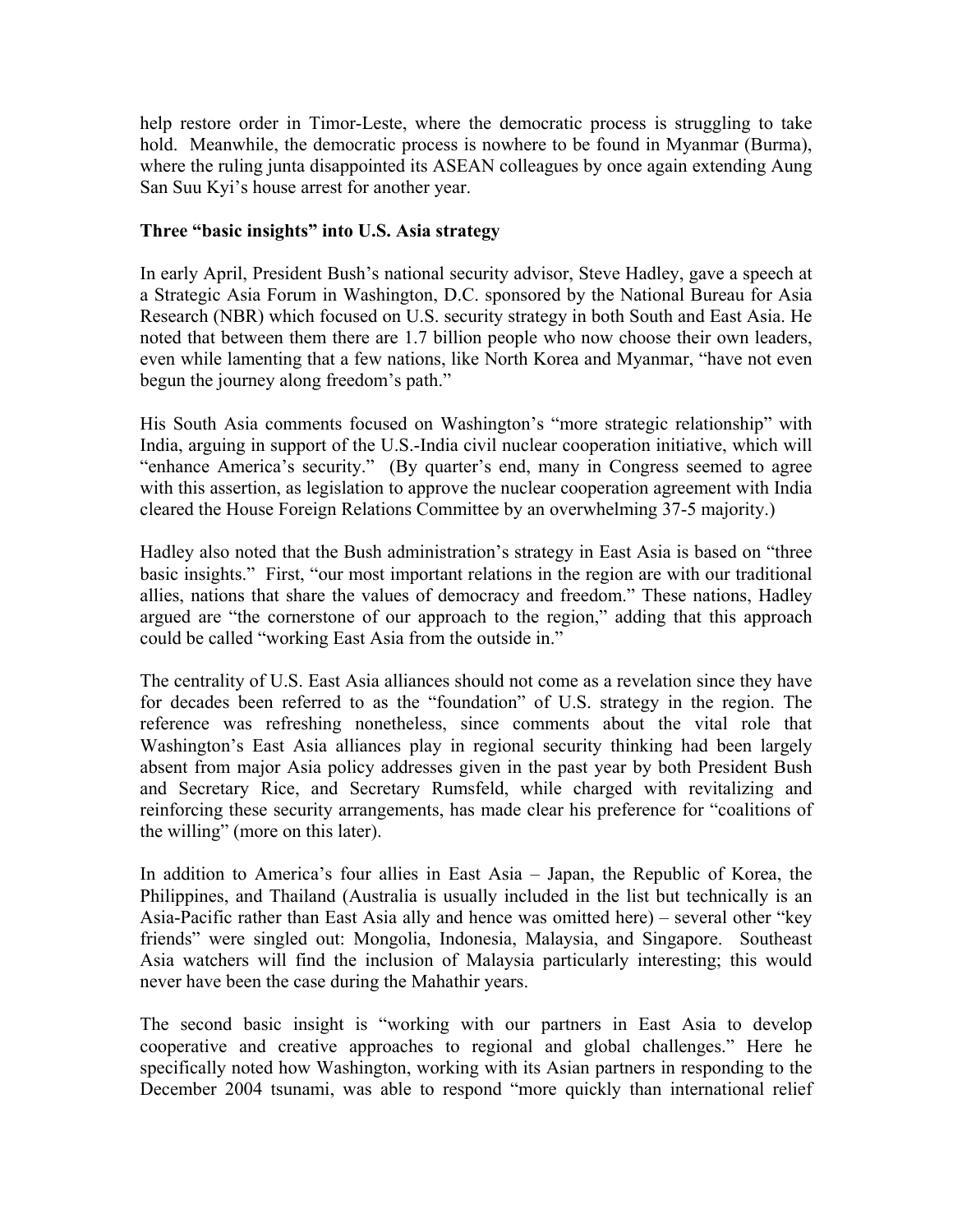agencies." Later in the speech, he also cited the importance of regional exchanges, such as the ASEAN Regional Forum (ARF), the Asia Pacific Economic Cooperation (APEC) forum, the U.S.-ASEAN Enhanced Partnership, and the Six-Party Talks.

Third, he noted that the Bush administration "welcomed the rise of a China that is a responsible stakeholder in the international system; a China that cooperates with us to address common challenges and mutual interests." But he also noted that Washington had "made it clear" to Beijing that it "must change policies that exacerbate tensions," singling out China's "non-transparent military expansion" (a theme reemphasized by Rumsfeld in June); its "quest to lock up energy supplies, rather than participate in energy markets"; and Beijing's support of "resource-rich countries with poor records of democracy and human rights."

He did attempt to put Beijing's (and New Delhi's) mind at ease on one point, however, insisting that "we have resisted the temptation of crude balance-of-power politics, seeking to play India off against China," arguing that both need to be "constructive players" and that the U.S. "can and should have constructive relations with each." Reinforcing the Bush administration's central international theme, he noted that while many say the 21<sup>st</sup> century will be the "Asian century," President Bush believes it will be "freedom's century."

# **Evolving U.S. attitudes: "Pan-Asianism vs. Pan-Pacificism"**

While Hadley only paid lip service in his remarks to Washington's support for regional integration, Assistant Secretary of State for East Asian and Pacific Affairs Christopher Hill provided the Bush administration's most definitive remarks on this topic, and on Washington's response to East Asia community building, during remarks on "The U.S. and Southeast Asia" at the Lee Kuan Yew School of Public Policy in Singapore May 22.

Previously, the Bush administration had been circumspect regarding East Asia community-building in general and the December 2005 inaugural East Asia Summit (EAS) in particular, stating that it reserved judgement on the EAS until its mission and objectives become clear but that, in principle, it supports more "inclusive" multilateral approaches (read: those involving the U.S.). However, during his Singapore speech, Hill finally approached the subject head on. He noted that U.S. engagement with Southeast Asia "continues to broaden and deepen," further observing that "the dynamism of the region means that our relationship is in a constant state of evolution, which has given rise to renewed debate and discussion about regional fora, and whether they should be inclusive or exclusive." As a result, Hill noted, the debate over "pan-Asianism vs. pan-Pacificism has also re-emerged."

The U.S. has no objection to East Asia regionalism *per se*, Hill argued, noting that "it is entirely understandable that Asia is looking to strengthen its own regional institutions, just as other regional groupings in other parts of the world have done the same. This drive is a reflection of the remarkable and still growing pattern of intra-Asian economic and financial integration, and is not surprising – and we welcome it."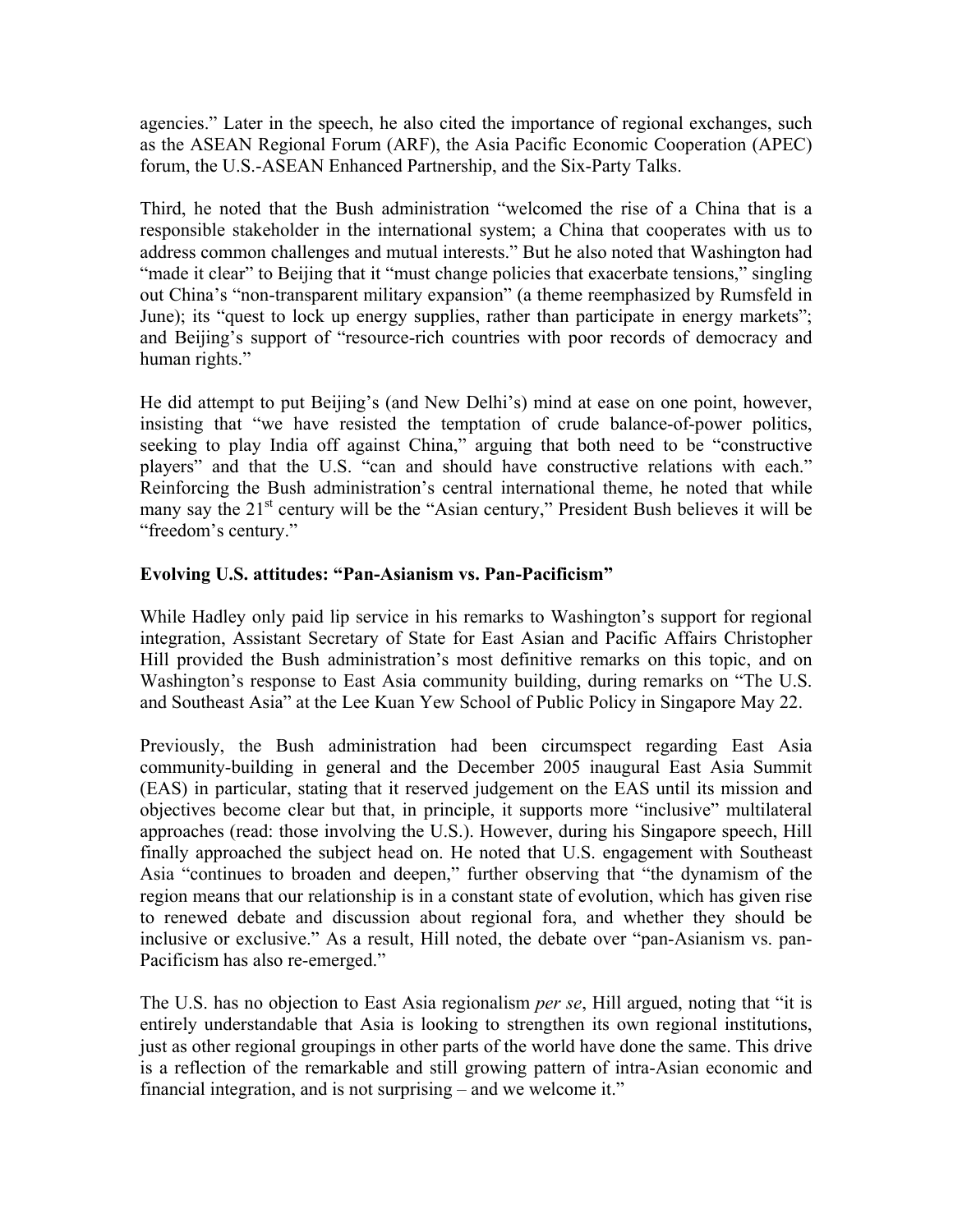Hill then repeated concerns about the proliferation of multilateral initiatives and the danger of "meeting fatigue": "But we need to think hard and clearly about the question of how we can integrate pan-Asian and trans-Pacific fora. We have heard much debate about the East Asia Summit. Before coming to any conclusions, we need to look at the whole landscape – and indeed the seascape – of proliferating regional fora – ASEAN Plus Three, APEC, ARF, and the EAS – to determine how the pieces can fit better together. The goal should be to achieve synergy and avoid redundancy and duplication."

Hill also reaffirmed Washington's concern about how the EAS would relate to broaderbased multilateral efforts involving the U.S.: "With respect to the East Asia Summit, the U.S. continues to watch with interest how this forum will develop. As I mentioned earlier, APEC and the ARF are vital components of our relationship with Asia and Southeast Asia. We want to continue to work with you to ensure we don't dilute the effectiveness of these institutions and the important cooperation they foster. The United States is and will remain deeply involved in the transformation of Southeast Asia."

In short, the jury remains out. Washington is likely to continue to reserve judgement about the EAS and closely watch ASEAN Plus Three  $(A+3)$  and other regional community-building efforts to determine how they ultimately will interact with broader regional organizations, both institutionalized (like the ARF and APEC) and ad hoc (like the Six-Party Talks and the Proliferation Security Initiative). To the extent that "Pan-Asian" efforts signal their willingness to coexist with Washington, and are not seen as threatening or attempting to undermine Washington's bilateral alliances, its own central role in East Asian security affairs, or the broader Asia-Pacific regional institutions in which it participates, there is little reason to expect objections from Washington or a serious effort to discourage or derail regional community-building efforts.

#### **'The coalition defines the mission'**

Washington's generally benign view of East Asia regionalism notwithstanding, both Hadley and Hill made it clear that the Bush administration prefers broader-based efforts that included Washington. This message was further reinforced by Defense Secretary Rumsfeld during his address in early June at the annual International Institute for Strategic Studies (IISS) Shangri-La Dialogue in Singapore, the Asia-Pacific region's largest unofficial gathering of defense officials and security specialists.

While noting that "countries could join together as they wish," Rumsfeld stressed that most problems were global and thus lent themselves to multinational rather than single country or small group solutions. He also unapologetically stood by his "mission defines the coalition, not vice-versa" mantra, citing the success of the Bush administration's Proliferation Security Initiative, a "coalition of the willing" involving some 70 nations who share a commitment to prevent weapons of mass destruction (WMD) from being transported to or from terrorists or rogue regimes.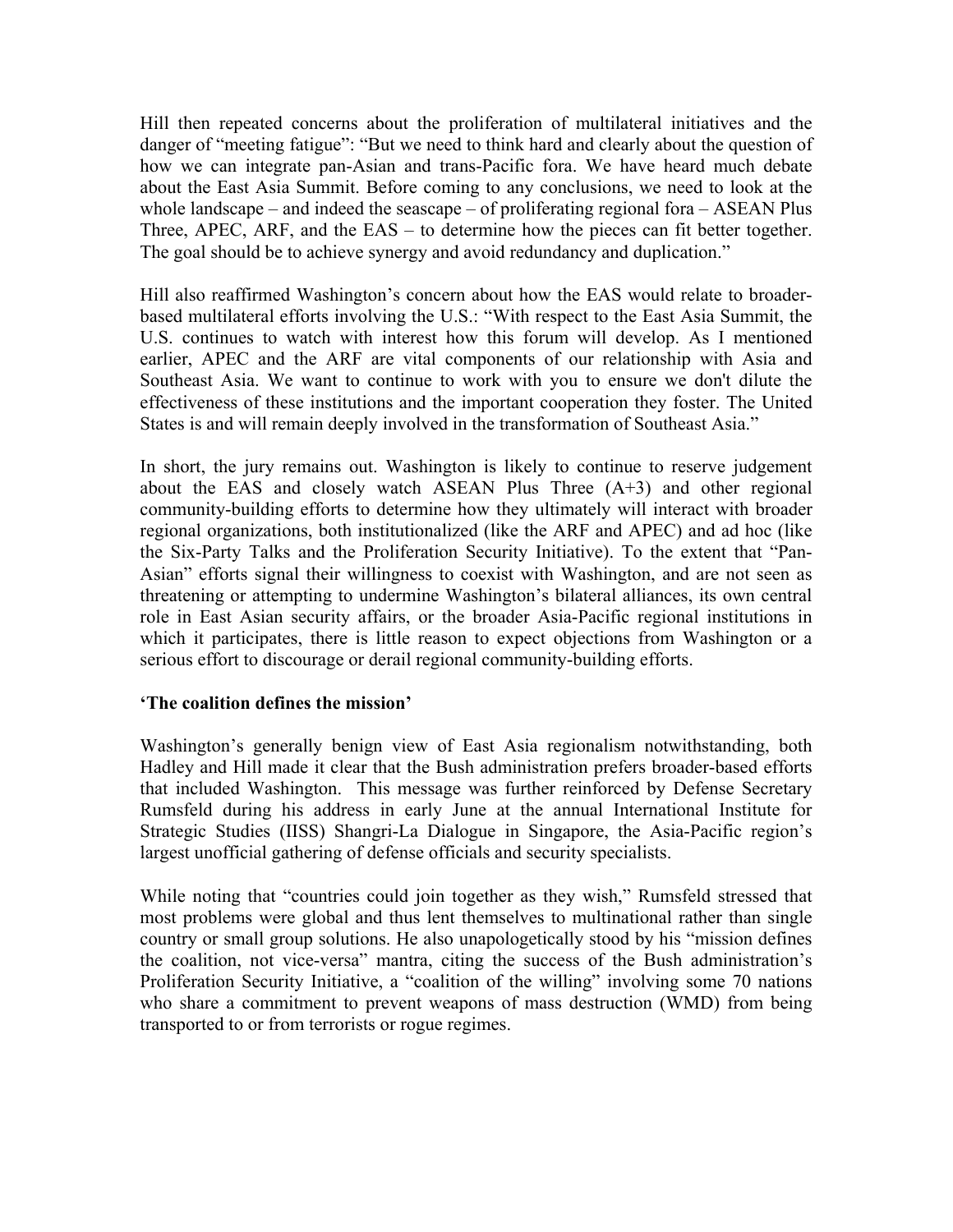In response to a specific follow-up about the invitation to Iran to join the Shanghai Cooperation Organization (SCO, involving China, Russia, Kazakhstan, Kyrgyzstan, Tajikistan, and Uzbekistan), Rumsfeld commented that he found it "passing strange" that an organization whose charter proclaims a commitment to combat terrorism would invite a known supporter of terrorism to join its ranks.

(While Tehran has not officially joined the SCO, its president, Mahmoud Ahmadinejad, did attend the June 15 SCO Summit as an observer. Iran, India, Pakistan, and Mongolia are SCO observers; Afghan President Hamid Karzai and ASEAN's secretary general were also invited to attend as "special guests." Ahmadinejad's presence at a time when Iran was facing increased Western criticism over its suspected nuclear weapons aspirations and his thinly veiled criticism of the U.S. when addressing the gathering garnered more international attention than the summit itself did. The 2006 SCO Declaration did not repeat last year's demand that the U.S. set a date for departure from Central Asian antiterrorism bases.)

During the Shangri-La Q&A session, Rumsfeld also questioned whether institutions established at the onset of the Cold War – the United Nations, the World Bank, and the International Monetary Fund were three cited examples – were still relevant in the post-Cold War environment. As Truman did back then, Rumsfeld argued, today's leaders should think about initiating or fashioning new institutions, rather than thinking that those that existed 50-plus years ago "are necessarily properly arranged for today," adding, "I don't think they are."

Rumsfeld also noted that, "in the security area, we need more peacekeepers in this world." He called for more countries to participate in peacekeeping efforts and for more effort to help train and equip those willing to do so, noting that "it's a painfully slow process when the United Nations gets involved in peacekeeping. . . I think we can do an awful lot better job in a number of these areas than we're doing."

**Demystifying China.** Unlike his presentation at the 2005 Shangri-La Dialogue, when comments on China (and the war on terrorism) dominated his formal remarks, only one short paragraph in a four-page prepared text referenced the PRC. Rumsfeld first praised China's "great potential" and its "strong economic growth" and "industrious workforce." But, he cautioned, "there are aspects of China's actions that can complicate their [sic] relationships with other nations. The lack of transparency with respect to their military investments understandably causes concerns for some of its neighbors."

That was it! Beyond this, Rumsfeld largely stressed the positive: "in the past five years, in terms of defense and security cooperation, the United States has done more things, with more nations, in more constructive ways, than at any other time in our history." While some in the U.S. and overseas have questioned U.S. involvement in and commitment toward Asia, "the United States is and always will be a Pacific nation," Rumsfeld reminded the audience, "we must, and we will, lean forward and stay fully engaged in this part of the world."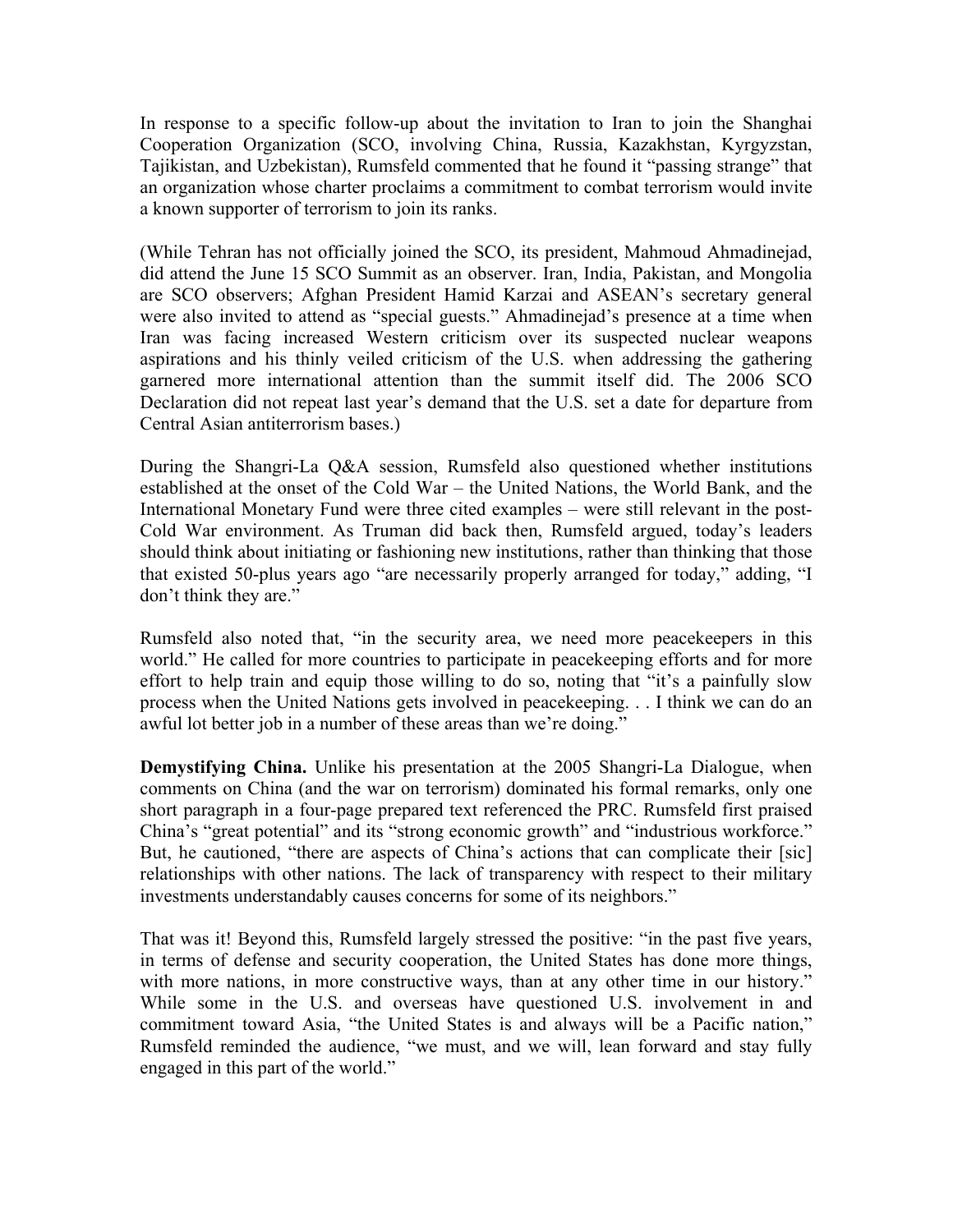If China was not a central theme in his prepared remarks, it remained the subject of over half the questions posed to Rumsfeld during the on-the-record Q&A session that followed his prepared remarks. While several questioners tried to draw him into a discussion of the Chinese threat, he was not about to go there, perhaps remembering the challenges he received last year when he questioned China's growing defense expenditures and expanding power projection forces.

Instead, he merely called for China to be more transparent about its military capabilities and doctrine. In a clear reference to China, he noted that "any country clearly has the right to make decisions as to how it wants to invest its resources. That's fair." But, he noted, "the rest of the world has the right, indeed on occasion the need, to try to develop a good understanding of exactly why they're doing that." It would be in Beijing's interest, Rumsfeld argued, if Beijing "demystified" what it was doing militarily. He predicted that China would eventually see the wisdom in doing just that.

Even on the contentious issue of Taiwan, Rumsfeld merely observed that we should "take China at its word" when it says it seeks peaceful reunification as its first choice, noting that the U.S. and the people on Taiwan also want a peaceful resolution to the problem.

Rumsfeld also stressed that the term "responsible stakeholder," while coined by Deputy Secretary of State Robert Zoellick, represented a "coordinated U.S. perspective" regarding China that would remain a central tenet of China-U.S. relations even if Zoellick were to leave office (which he subsequently announced that he planned to do this fall). The U.S. had no "grand design" in Asia, other than to "contribute to peace and stability," stressing again that the goal of U.S.-China military-to-military relations was "to demystify one another."

Unfortunately, the Chinese Defense Ministry and Peoples' Liberation Army chose once again to boycott the gathering – China was represented by a relatively low-level foreign ministry official and the heads of several Chinese think tanks – thus missing an important opportunity to demonstrate China's professed commitment to greater defense cooperation in the Asia-Pacific region.

**It's all about freedom!** Reinforcing the central theme of the Bush administration's 2006 *National Security Strategy*, Rumsfeld also stressed the importance of promoting and preserving freedom and democracy, noting "paradoxically, more nations are freer than ever before, yet freedom is increasingly under assault." As expected, he warned against "violent extremism" in the region, while challenging North Korea to "choose a path which leads back to membership in the community of nations"; a relatively gentle (for the Defense Department) admonition. He also gave Russia a mixed review, stating on the one hand that "on the whole, our relationship is better than it has been for decades," while cautioning that "in other ways, Russia has been less helpful, as when they [sic] seek to constrain the independence and freedom of action of some neighboring countries."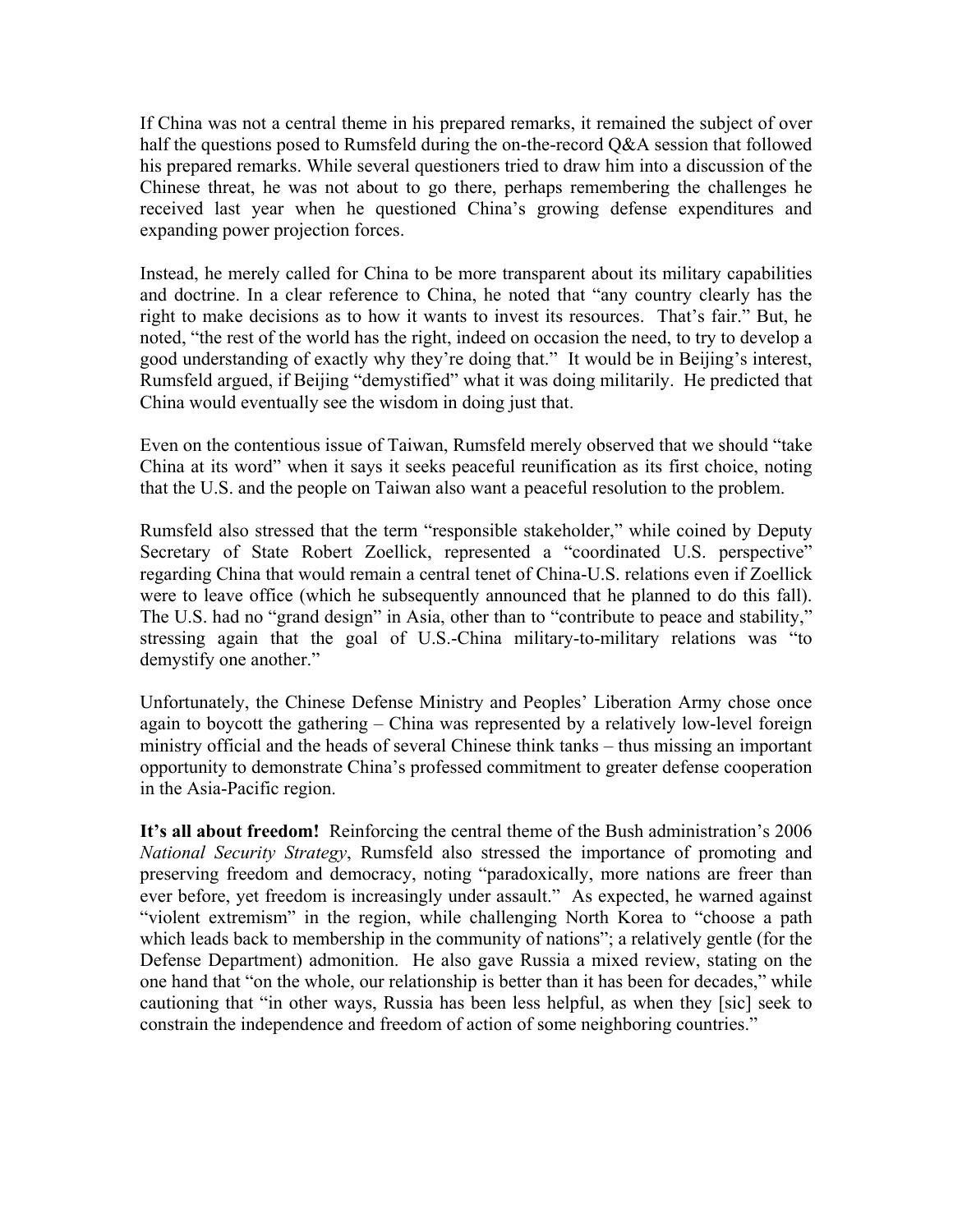Finally, Rumsfeld acknowledged that the U.S. had to be more sensitive to world public opinion and admitted that he was concerned about Washington's image, noting that "every country would prefer to be loved and to be respected." But he also argued that the facts showed that Washington had provided great support to Muslim people from Bosnia to Kosovo and that the Afghan people are now "using their soccer stadiums today for soccer instead of cutting peoples' heads off and that's an improvement."

Nonetheless, a Pew Research Center survey released a week after Rumsfeld's remarks showed that the U.S. global image has again slipped and that support for the war on terrorism has declined, even among close U.S. allies like Japan. Of note, of 15 countries surveyed (including the U.S.), only two – Japan and Pakistan – saw North Korea as a greater danger to world peace than Iran or the Israeli-Palestinian conflict . . . but that was before Kim Jong-il's late June attention-getting tactics!

# **The talks are dead; long live the talks!**

The quarter began with hopes that the informal gathering of senior representatives from all six parties – North and South Korea, China, Japan, Russia, and the U.S. – at the track two Northeast Asia Cooperation Dialogue (NEACD) meeting in Tokyo in early April would somehow help kick-start the six-party process. This was not meant to be. Instead, it appeared to confirm suspicions that the official Six-Party Talks had stalemated as Washington held firm in its refusal to enter into separate bilateral negotiations with the DRPK outside of the six-party process and Pyongyang continued to demand the lifting of U.S. "economic sanctions" as a precondition to its returning to the talks despite admonitions by the other five that it should "promptly" return to the negotiating table.

This would turn out to not be the only admonition Pyongyang was to ignore. In early June, U.S. intelligence sources revealed what appeared to be preparations by Pyongyang for a long-range missile launch. The five parties were unanimous in warning Pyongyang (albeit with varying levels of intensity) not to go ahead with the launch, with Seoul joining Washington and Tokyo in warning of severe consequences if a *Taepodong 2* missile were fired. While it appeared at quarter's end that Pyongyang may have only been bluffing or that the warnings were being taken seriously, this changed on the Fourth of July with the launch of a *Taepodong 2* and six other missiles into the Sea of Japan.

The response to this act of defiance will be discussed next quarter. Here I'll merely speculate on its impact on the six-party process, which many had pronounced dead, even before the (failed) *Taepodong* launch. But, as my Pacific Forum colleagues Scott Snyder, Brad Glosserman, and I argued in a U.S. Institute of Peace (USIP) *PeaceBrief* in early May (available on the USIP website [www.usip.org] or as *PacNet 22* on the Pacific Forum website [www.pacforum.org]), despite its limitations and despite the Bush administration's judgment that North Korea was highly unlikely to negotiate away its nuclear weapons program even before the missile activity, the six-party framework may still have an important role to play as a mechanism for crisis management. Indeed, it looks like next quarter will begin much like this one, amid hopes that an "informal" sixparty meeting may be convened, this time by Beijing, to deal with the current DPRK-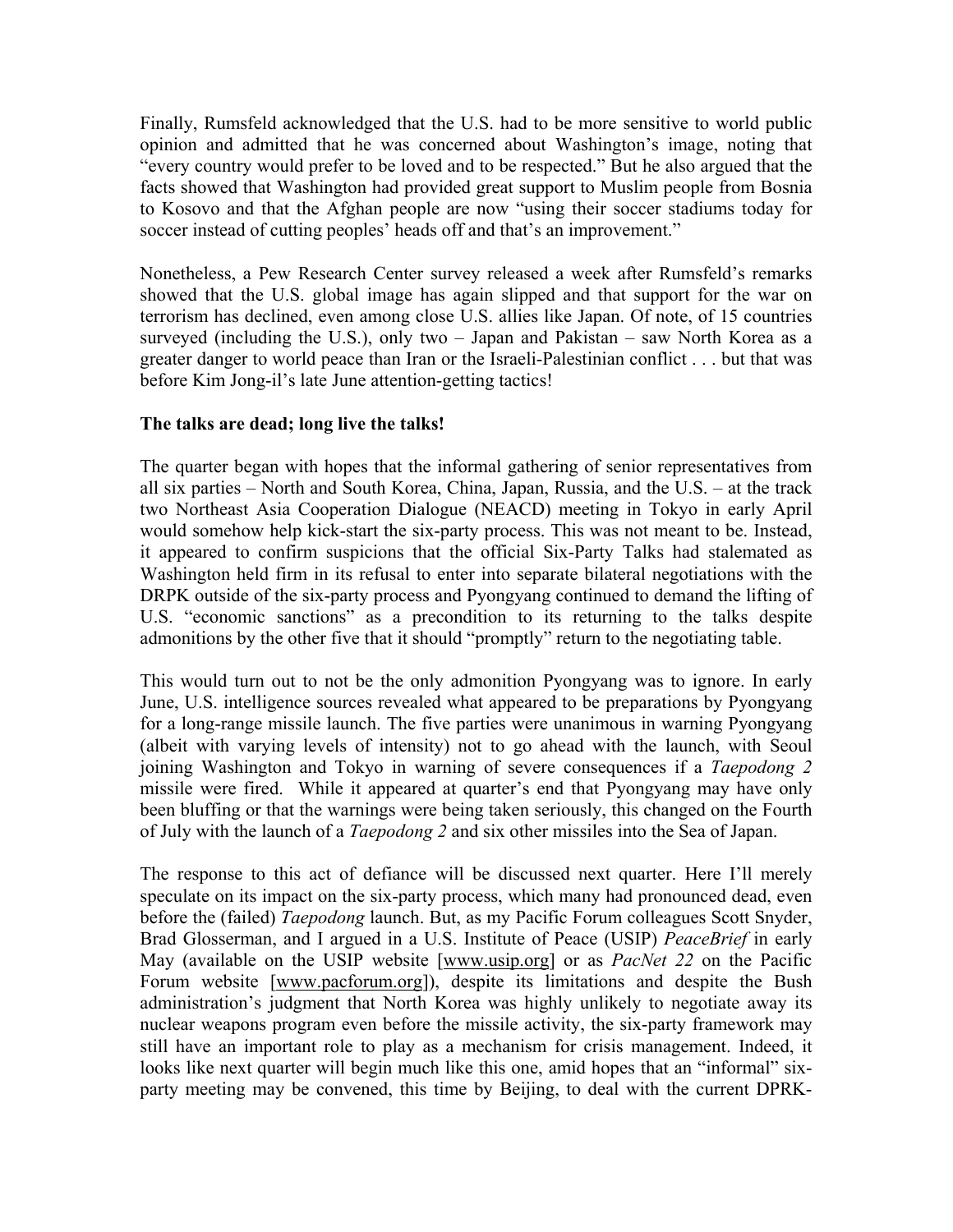induced crisis, allowing the six-party process to demonstrate its crisis management capabilities.

#### **Proliferation Security Initiative flies/sails on!**

Washington's favorite "coalition of the willing," the Proliferation Security Initiative, celebrated its third anniversary in late June. Under Secretary of State for Arms Control and International Security Robert Joseph, while attending a June 23 meeting in Warsaw, Poland of 66 supporting nations, called this U.S.-instigated initiative "a standard of good nonproliferation behavior" and a "vital component" in the fight against WMD proliferation.

While others in the administration have been careful not to link the PSI to specific target nations, Joseph was not, telling his audience that "we are here because we understand the need to defeat the WMD threats posed by states like Iran and North Korea, terrorist groups like al-Qaeda, and the facilitators willing to buy and sell sensitive technology for these states and groups." He stressed that the PSI is not a membership organization but rather "a series of ongoing, voluntary activities," and that "governments have participated in PSI in various ways and have undertaken varying levels of constructive engagement."

He also claimed a number of operational successes, pointing to "around two dozen instances" when the United States and PSI partners in Europe, Asia, and the Middle East have prevented "transfers of equipment and materials to WMD and missile programs in countries of concern." He called on more nations to join this effort, citing the Malacca Strait as an area of primary concern, while calling on all PSI participants to "think innovatively, enforce aggressively and engage regularly."

One method of engagement is through periodic PSI exercises. According to Joseph, 23 air, land, or maritime PSI training exercises have been conducted to date. One major PSI exercise, *Pacific Protector 06*, the first air interdiction PSI exercise to be held in the Asia-Pacific region, took place off Darwin in early April, involving military forces from six nations: host nation Australia, plus Japan, New Zealand, Singapore, the U.K., and the U.S.; another 26 countries sent delegates or observers. South Korea and China were invited to participate but declined. Even the DPRK was encouraged to send observers (during a joint CSCAP/ARF WMD Study Group meeting in Singapore in late March) but elected to protest the exercise instead.

China and South Korea were supposed to participate in a "PSI-like" multilateral naval exercise in late May involving the U.S., Japan, Canada, and Russia but both dropped out of the maritime chase portion of the exercise out of fears of offending the North Koreans. This segment involved the mock pursuit of a suspicious ship (suspected of smuggling goods and people – changed from its original suspected WMD cargo to make it more politically acceptable) transiting from Shanghai to Vladivostok. South Korea did participate in the second phase, a mock boarding and inspection of the ship at the port of Busan, ROK.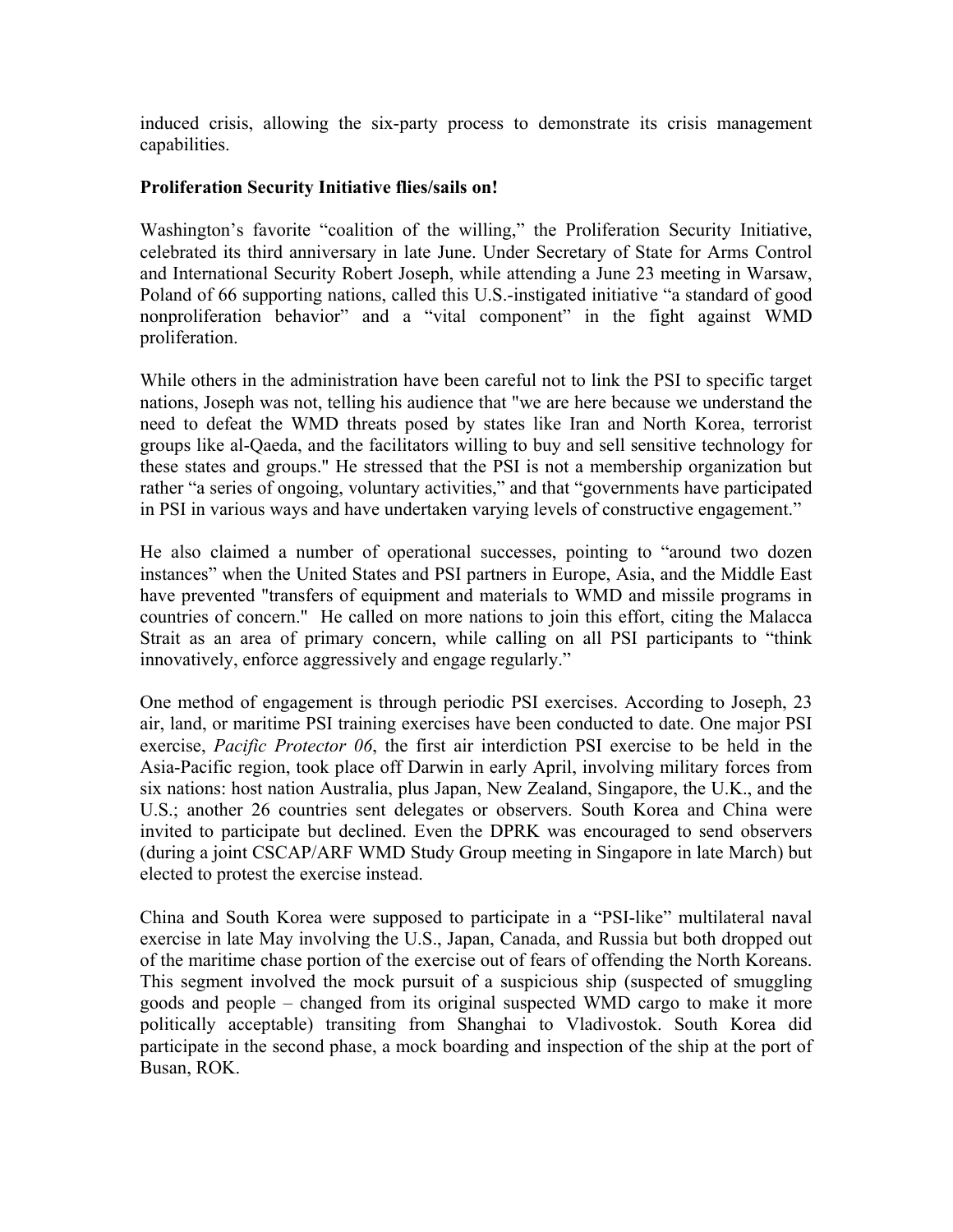China did send observers to a major U.S. exercise, *Valiant Shield*, near Guam in mid-June. A total of 10 PLA officials attended the exercise, aimed at enhancing joint combat skills and interoperability. Adm. William J. Fallon, the top U.S. commander in the Pacific, said before the exercises began that implicit in the invitation was the expectation that China would reciprocate. Representatives from Japan, Australia, South Korea, Russia and Singapore were also invited to attend this major integrated joint training involving approximately 22,000 U.S. military personnel, 30 ships (including three aircraft carrier battle groups), and 280 aircraft (including Guam-based fighters and *B-2* stealth bombers).

#### **Southeast Asia defense cooperation growing**

In Southeast Asia, the nations of ASEAN took a small step closer to multilateral defense cooperation with the convening of the inaugural ASEAN Defense Ministers Meeting in Kuala Lumpur in early May. The ministers agreed on four main points: to promote regional peace and stability through dialogue and cooperation; to give guidance in the field of defense and security within ASEAN and with dialogue partners; to promote mutual trust and confidence through greater understanding of defense policies and threat perceptions, as well as enhanced of transparency and openness; and to contribute to the establishment of the ASEAN Security Community. The meeting itself was mainly focussed on the issues of human security and transnational crimes, plus cooperation for disaster relief. The ministers agreed that "security challenges remained in the region and that continued efforts should be undertaken to address them," although they did not identify these challenges. Of note, Myanmar did not send a representative, due to "pressing domestic concerns and domestic engagements."

Many reconvened in Singapore during the Shangri-La Dialogue, which involved defense officials from 22 Asia-Pacific nations (including Secretary Rumsfeld). Defense officials from Malaysia, Singapore, and Indonesia in particular pointed with great pride to some major steps toward greater actual defense cooperation in patrolling the Malacca Strait, including an "eye in the sky" program of increased surveillance and information sharing. The U.S. (among others) offered to provide assistance, particularly in the area of capacity building, while respecting the fact that primary responsibility rests with the sovereign states that sit astride the Malacca Strait.

During his speech at the Shangri-La Dialogue, Malaysia Deputy Prime Minister and Defense Minister Najib Razak proposed the establishment of a regional relief center to coordinate regional responses to humanitarian disasters, an idea that seemed to be wellreceived even though it was not clear that it had been vetted with his ASEAN colleagues prior to his announcement. Najib called it a "preliminary" proposal advanced to "test reactions," noting that it was up to ASEAN to "show the way," perhaps by establishing standard operating procedures and identifying available units and "who is to do what" in future emergencies.

While all the talk about defense cooperation was encouraging, there has been little real defense cooperation or even coordination within ASEAN when it comes to responding to a neighbor's call for help. ASEAN was conspicuously quiet, with only Malaysia sending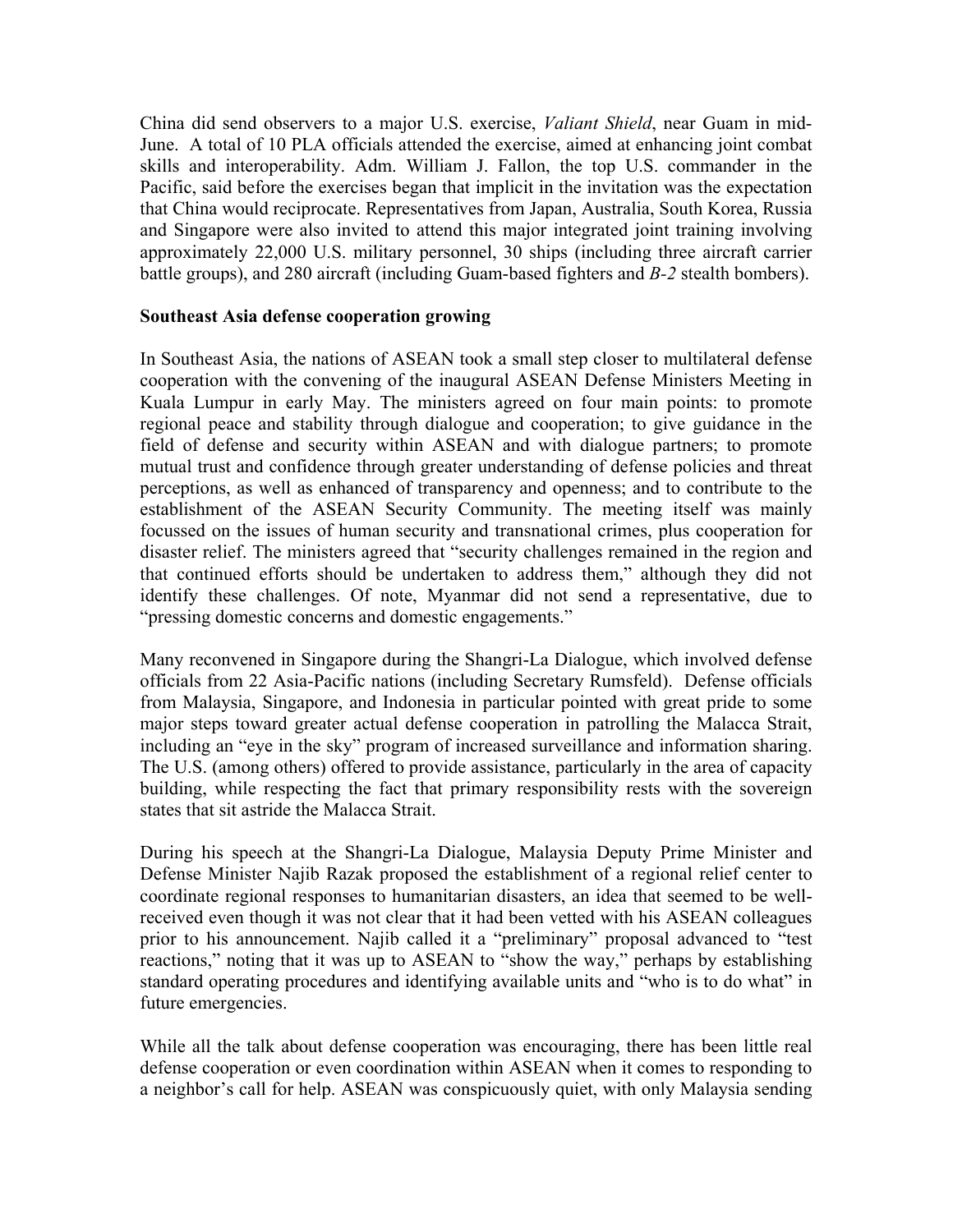assistance to help restore order in Timor-Leste, where the democratic process is still struggling to take hold.

#### **Freedom's path: the road not traveled**

Finally, those anticipating some forward movement down "freedom's path" in Myanmar were profoundly disappointed when the ruling junta, on May 27, extended Aung San Suu Kyi's house arrest for another year. Many of Myanmar's ASEAN colleagues, and especially Malaysia, had been outspoken in urging junta leaders to release Suu Kyi and the leadership's willingness to allow UN special envoy Ibrahim Gambari to meet with her a week prior to the decision being made had raised hopes that Senior General Than Shwe would honor UN Secretary General Kofi Annan's direct plea to "do the right thing" and release the Nobel Laureate.

It will be interesting to see if Myanmar's decision will be directly criticized at the upcoming ARF ministerial meeting in Kuala Lumpur. Washington will also be looking for additional insights into the future direction of East Asia community building in general and the EAS in particular when the region's foreign ministers meet. While all members of the Six-Party Talks are scheduled to participate at the July ARF meeting, the odds of separate side meetings appear low. Whether Secretary of State Rice will take advantage of the opportunity to speak separately with her DPRK counterpart remains to be seen.

# **Regional Chronology April-June 2006**

**April 2, 2006:** Thai snap elections called by Prime Minister Thaksin Shinawatra are held.

**April 3, 2006:** PM Thaksin's Thai Rak Thai party wins majority of votes cast but boycotts and public demonstrations raise questions about the election's validity.

**April 3, 2006:** High-level Myanmar delegation visits Russia.

**April 4, 2006:** PM Thaksin announces resignation but will remain caretaker prime minister until one is elected.

**April 4-19, 2006:** Chinese Defense Minister Cao Gangchuan visits North Korea on the first stop on a five Asian nation tour – Vietnam, Malaysia, Singapore, and South Korea.

**April 5, 2006:** National Security Advisor Steve Hadley at a Strategic Asia Forum in Washington lays out "three basic insights" into the Bush administration's strategy in East Asia.

**April 5, 2006:** State Department releases annual *Supporting Human Rights and Democracy* report.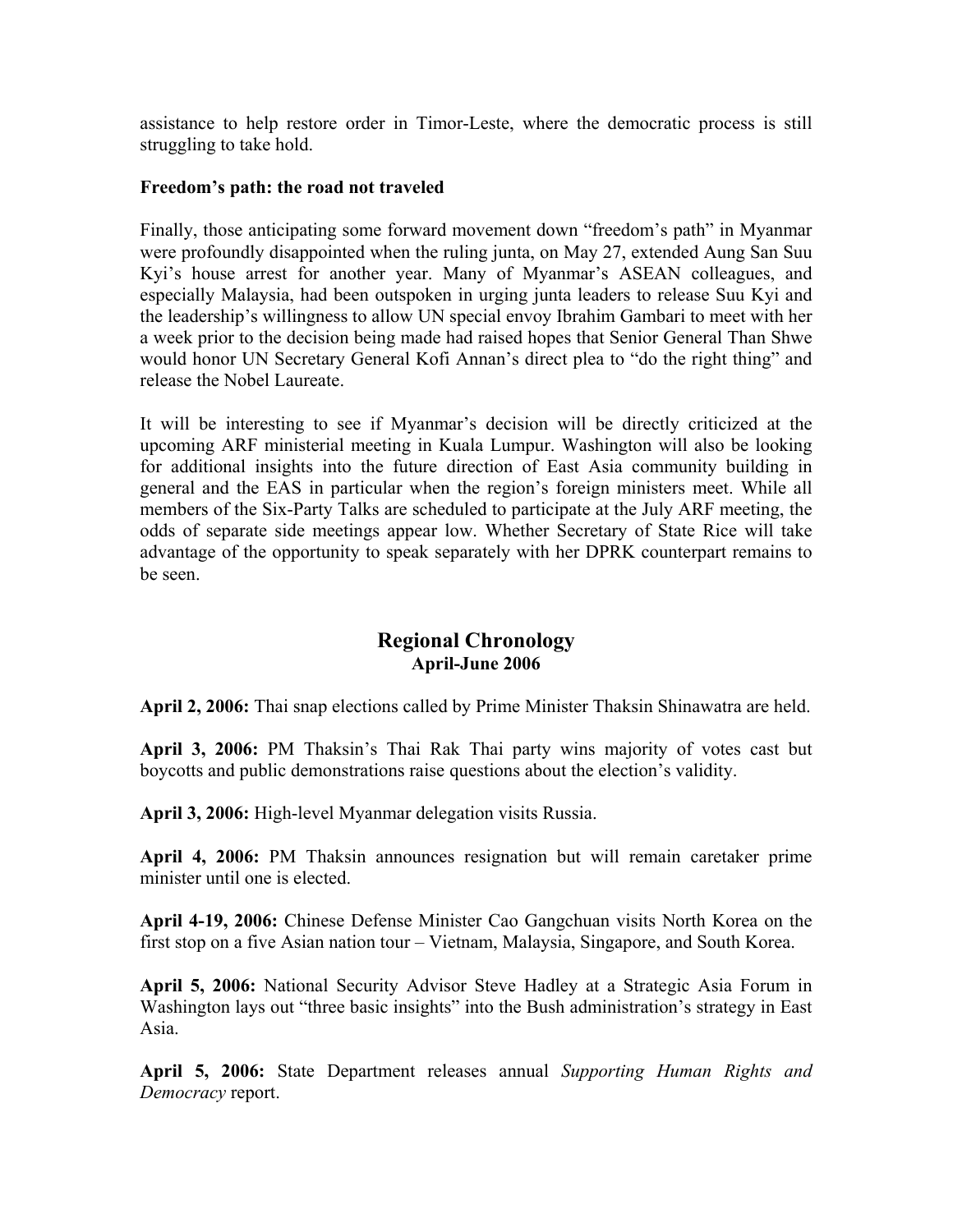**April 5, 2006:** Premier Wen Jiabao announces \$12 billion aid for South Pacific islands.

**April 6, 2006:** Sixth Proliferation Security Initiative (PSI) exercise *Pacific Protector 06*  takes place in northern Australia simulating air interception of WMD.

**April 10-11, 2006:** North East Asia Cooperation Dialogue held in Tokyo; senior Six-Party Talks negotiators participate in their private capacities, but senior U.S. and DPRK delegates do not meet and no progress toward resumption of formal talks occurs.

**April 11, 2006:** Japan's Foreign Ministry announces that DNA tests show that South Korean Kim Young-nam is likely to be the husband of abductee Yokota Megumi.

**April 12, 2006:** In rare public criticism, Russian Foreign Ministry pointedly tells Iran that it is on the wrong path, in response to the public statement by President Ahmadinejad that Iran has successfully enriched uranium for the first time.

**April 14, 2006:** Japanese Foreign Ministry releases 2006 *Diplomatic Blue Book*; cites China for lack of transparency about military buildup.

**April 14, 2006:** DPRK Vice Foreign Minister Kim Gye-gwan says North Korea could use the standoff in the Six-Party Talks to bolster its military "deterrent force" and demands return of funds at Banco Delta Asia as a precondition for resumption of talks.

**April 18, 2006:** Department of State releases fact sheets calling for increased religious freedom, as well as greater political and civil rights in China.

**April 18-21, 2006:** PRC President Hu Jintao visits U.S.

**April 19, 2006:** Kyrgyz President Kurmanbek Bakiyev threatens to close the U.S. airbase at Manas by June 1 unless Washington agrees to new terms demanded by the Kyrgyz government; a new agreement is subsequently reached.

**April 20, 2006:** Singapore, Malaysia, and Indonesia signed a formal agreement to coordinate anti-piracy patrols along the Strait of Malacca.

**April 21, 2006:** Taipei requests transit stops in New York and Los Angeles during President Chen's trip to Latin America in early May.

**April 23, 2006:** China hosts sixth annual Boao Forum on Hainan Island.

April 21-24, 2006: The 18<sup>th</sup> inter-Korean ministerial meeting is held in Pyongyang.

**April 23, 2006:** Japan and U.S. strike a deal over cost sharing on relocating 8,000 U.S. Marines from Okinawa to Guam, with Tokyo paying 59 percent, or \$6.09 billion, of the estimated \$10.27 billion total.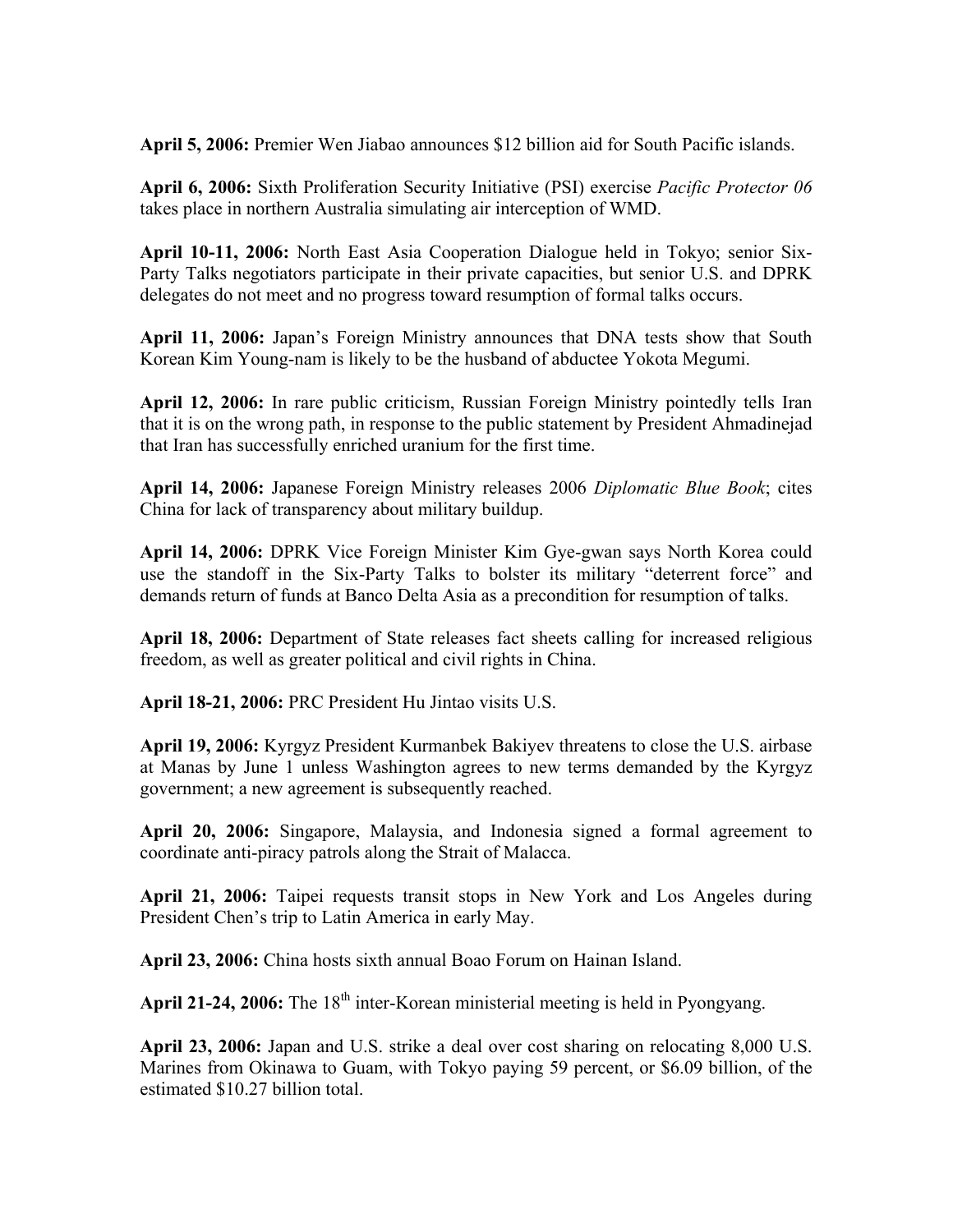**April 23-30, 2006:** The Fourth Indonesia-U.S. Security Dialogue takes place in Washington, D.C. U.S. technical assistance for Malacca Strait patrols is discussed.

**April 24, 2006:** Taiwan holds *Hanguang 22* exercise; retired U.S. Adm. Blair observes.

**April 24-25, 2006:** China and U.S. co-sponsor APEC Anti-Corruption Workshop in Shanghai.

**April 24-27, 2006:** Russian Vice Premier and Defense Minister Sergei Ivanov visits Beijing, co-chairs Russian-Chinese Commission on Military-Technical Cooperation, and joins annual meeting of Shanghai Cooperation Organization (SCO) defense ministers.

**April 26, 2006:** *Yomiuri Shimbun* reports the U.S. will return four military facilities in Okinawa to Japan. Marine Corps' Futenma Air Station, Naha Military Port, Makiminato Service Area in Urasoe, and Camp Kuwae will be returned by the end of fiscal 2013.

**April 27, 2006:** Chinese and Vietnamese navies start joint patrol in Beibu Gulf in the South China Sea, the first time the Chinese navy patrols jointly with a foreign counterpart.

**April 27-28, 2006:** PRC State Councilor Tang Jiaxuan makes a secret trip to Pyongyang and briefs Chairman Kim Jong-il on the results of Hu Jintao's summit with George Bush.

**April 28, 2006:** USTR releases *2006 Special 301 Report*, which emphasizes China's IPR violations and moves U.S. policy toward using WTO dispute settlement mechanisms in regards to China.

**April 28, 2006:** President George Bush meets with Yokota Sakie, mother of Yokota Megumi who was abducted by the North Koreans.

**May 1, 2006:** U.S. and Japan release joint statement confirming deal to realign U.S. Forces in Japan by 2014 after U.S.-Japan Security Consultative Meeting in Washington.

**May 2, 2006:** Taiwan President Chen summons AIT's Young to complain about transit arrangements after the U.S. reportedly offers only brief stop in Hawaii or Alaska.

**May 3, 2006:** U.S. Commission on International Religious Freedom (USCIRF) releases annual report in which China is listed as a "country of particular concern" due to restrictions, state control, and repression of religious communities.

**May 4, 2006:** President Chen opts not to transit the U.S. en route to Paraguay.

**May 4, 2006:** Finance ministers of Japan, South Korea, China, and ASEAN release a joint statement that they will double the liquidity support for countries within the group facing a foreign exchange crisis and promote research on a single Asian currency.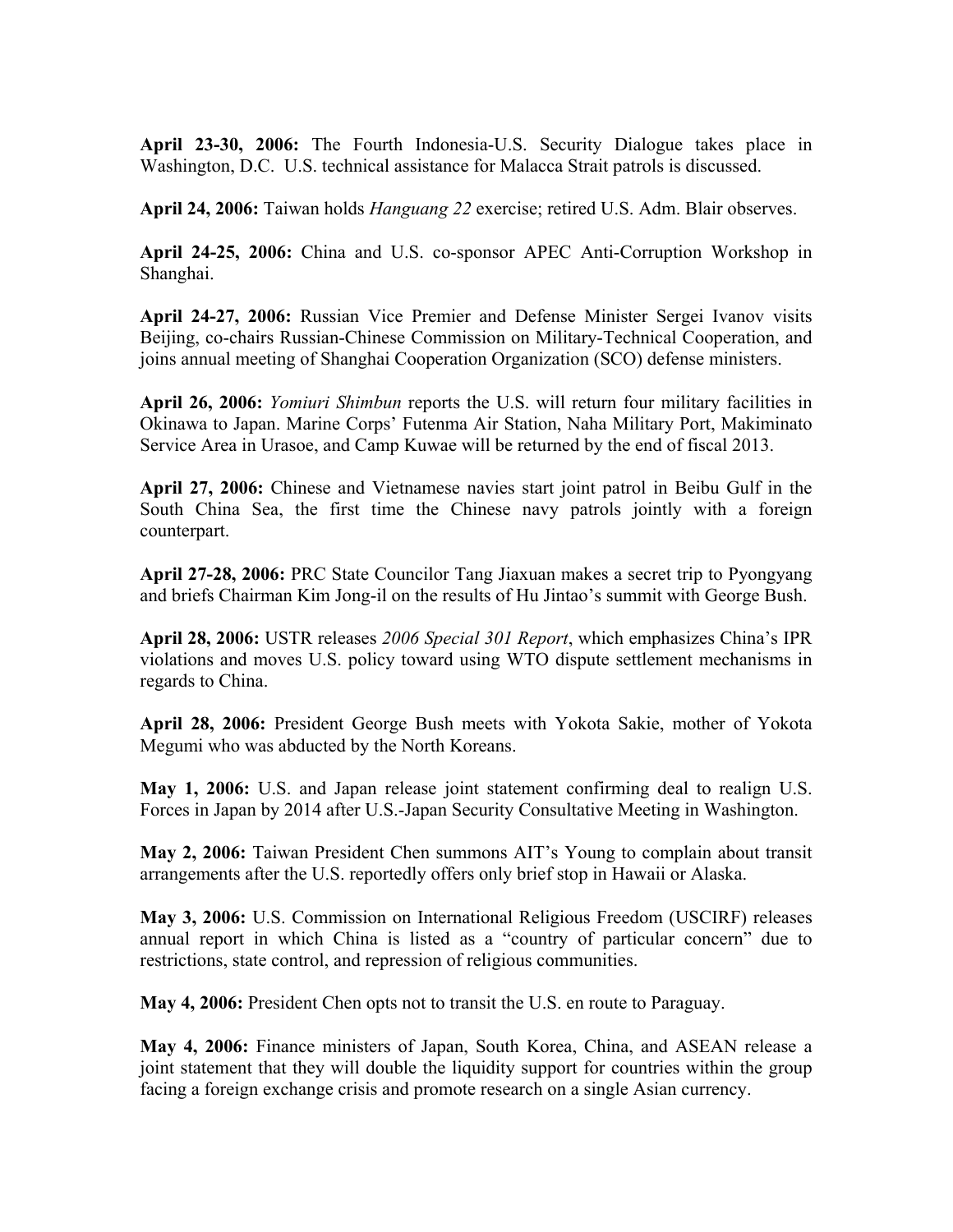**May 4, 2006:** Vice President Cheney lambastes the Russian government in a widely publicized speech in the Lithuanian capital, Vilnius, accusing the Russian government – among other things – of using energy to blackmail its neighbors.

**May 5, 2006:** Indonesian President Yudhoyono offers to mediate between the U.S. and Iran regarding Iran's nuclear program during President Ahmadinejad's Jakarta visit.

**May 7-9**, **2006:** Fifth Japan-China Vice Ministers' Comprehensive Policy Dialogue takes place in Beijing.

**May 7-10, 2006:** President Roh visits Mongolia.

**May 8, 2006:** South Korea begins withdrawal of its troops from Iraq. Ban on U.S. citizens having any business relationship with North Korea-flagged vessels takes effect.

**May 8, 2006:** Thai constitutional court nullifies Thailand's April parliamentary elections.

**May 9, 2006:** First ASEAN Defense Ministers' Meeting is held in Kuala Lumpur.

**May 9-16, 2006:** Pacific Commander Adm. Fallon meets with top Chinese Defense and Foreign Ministry officials and tours military installations in China; extends invitation to observe U.S. military exercise near Guam.

**May 10, 2006:** Treasury Department releases semi-annual *Report on International Economic and Exchange Rate Policies* saying that China has been too slow to revalue the RMB, but doesn't label China a "currency manipulator."

**May 10, 2006:** President Chen transits Libya en route home: meets Gadhafi's son.

**May 10, 2006:** During Congressional testimony, Deputy Secretary Zoellick warns that Taiwan independence means war.

**May 10-12, 2006:** In Seoul, Korea and India hold second round of Joint Task Force talks to conclude the Korea-India Comprehensive Economic Partnership Agreement.

**May 11, 2006:** President Chen overnights in Batam, Indonesia en route home.

**May 11, 2006:** President Bush meets with three prominent Chinese Christian activists and pledges to discuss religious freedom with Chinese leaders.

**May 14, 2006:** In Washington, Vietnam and the United States reach an agreement on the conditions for Hanoi's accession to the WTO, which will occur later this year.

**May 14-27, 2006:** UN Secretary General Kofi Annan travels to South Korea, Japan, China, Vietnam, and Thailand.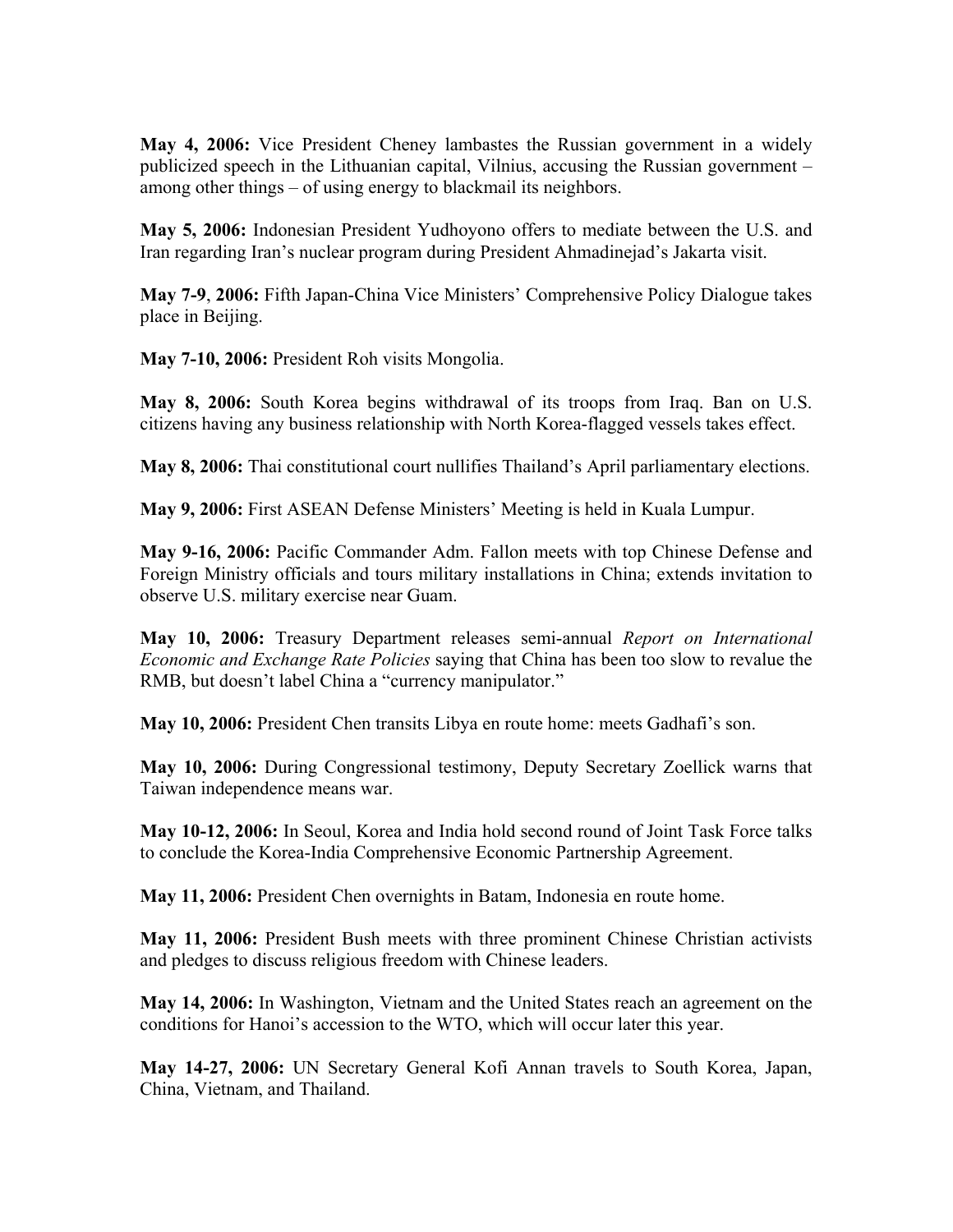**May 15, 2006:** Foreign ministers meet in Shanghai to prepare for the SCO summit scheduled for mid-June.

**May 15-25, 2006:** U.S., Thai, Singaporean, Indonesian, and Japanese military forces participate in exercise *Cobra Gold 2006* for Combined Command Post Exercise and multiple Combined Field Training Exercises.

**May 16, 2006:** Korea-ASEAN FTA is concluded and is to come into effect in July. Thailand opts out over concerns over agricultural issues.

**May 17-20, 2006:** ARF Senior Officials Meeting held in Karambunai, Malaysia.

**May 18, 2006:** President Bush renews sanctions against Myanmar for failing to take steps toward the restoration of democracy.

**May 18, 2006:** Japan, China, India, and the U.S. pledge capability development assistance to the littoral states for maritime security enhancements in the Malacca Strait at ARF Security Policy Conference.

**May 18-19, 2006:** Fourth meeting of the Inter-Korean Economic Cooperation Promotion Committee at the Office of Inter-Korean Economic Cooperation is held in Gaeseong.

**May 20, 2006:** Taiwan's first *National Security Report* released.

**May 20, 2006:** Vietnam, China, and the Philippines are to strengthen security cooperation in the Spratly Islands after an apparent pirate attack left four Chinese dead.

**May 20, 2006:** UN special envoy Ibrahim Gambari is allowed to meet Aung San Suu Kyi, raising hopes that she would soon be released from house arrest.

**May 22, 2006:** U.S. naval hospital ship *Mercy* docks in Manila to begin a four-week medical mission primarily in the southern Philippines, part of a five-month deployment to the Asia-Pacific.

**May 22-25, 2006:** Assistant Secretary of State Christopher Hill discusses U.S. views on East Asia at the Lee Kuan Yew School of Public Policy in Singapore.

**May 23, 2006:** Department of Defense releases *Military Power of the People's Republic of China 2006*.

**May 23-24, 2006:** The fifth Asian Cooperative Dialogue is held in Doha, Qatar. China, South Korea, and Japan meet on the sidelines to discuss bilateral issues.

**May 24, 2006:** North Korea notifies South Korea that it will cancel the planned May 25 test runs of the crossborder rail link.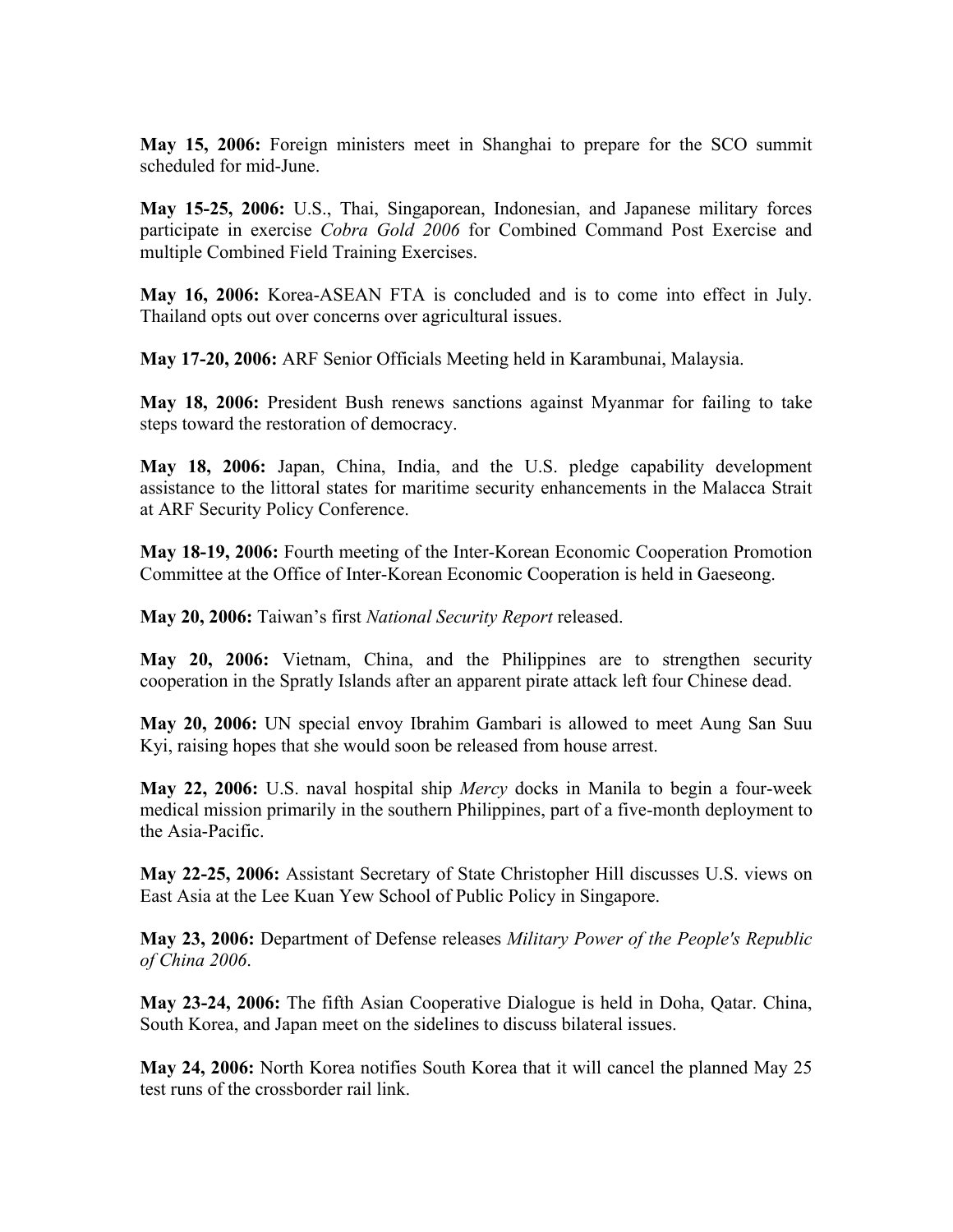**May 24, 2006:** U.S. and Malaysia inaugurate senior officials dialogue on economic and security issues. Asst. Secretary of State Chris Hill attends the meeting in Putrajaya.

**May 24-26, 2006:** Asst. Secretary Hill travels to China and South Korea over pending bilateral and Six-Party Talks issues.

**May 25, 2006:** U.S. and ROK conduct Security Policy Initiative meeting in Hawaii.

**May 27, 2006:** Aung San Suu Kyi's house arrest extended another year by Myanmar ruling junta.

**May 27-June 1, 2006:** U.S., Japan, Canada, and Russia proceed with anti-smuggling exercise starting in Shanghai after China and South Korea drop out for fear of offending North Korea. South Korea participates in the second half of the exercise, where a mock search of a "suspect" ship is conducted for smuggled people and drugs in Busan.

**May 28-June 2, 2006:** Indian Defense Minister Mukherjee visits China and meets with FM Li Zhaoxing and DM Cao.

**May 29, 2006:** Chinese government offers \$2 million in aid to Indonesia to help victims of the Yogyakarta earthquake.

May 29, 2006: The 12<sup>th</sup> China-ASEAN Senior Officials' Consultation opens in Siem Reap, Cambodia, with an aim to deepen cooperation.

**May 30, 2006:** Japanese Cabinet approves plans for realignment of 8,000 U.S. Marines to Guam.

**May 30, 2006:** U.S. and Singapore navies launch the 12<sup>th</sup> annual *Cooperation Afloat and Readiness and Training* (*CARAT*) exercise with 11 ships, a submarine, and two aircraft.

**May 30-June 6, 2006:** DPRK FM Paek Nam-sun meets Chinese counterpart Li Zhaoxing in Beijing to discuss Six-Party Talks and also visits Guangzhou.

**May 31, 2006:** South Korea holds by-elections. The conservative Grand National Party (GNP) wins in most contests. The ruling Uri Party fails to claim a single seat and wins only one of 16 ballots for mayors and provincial governors.

**May 31, 2006:** Taiwan opposition parties KMT and People First Party initiate a recall motion against President Chen Shui-bian in the Legislative Yuan.

**May 31, 2006:** The U.S. and Vietnam sign a bilateral market access agreement required for Vietnam's bid to join the WTO.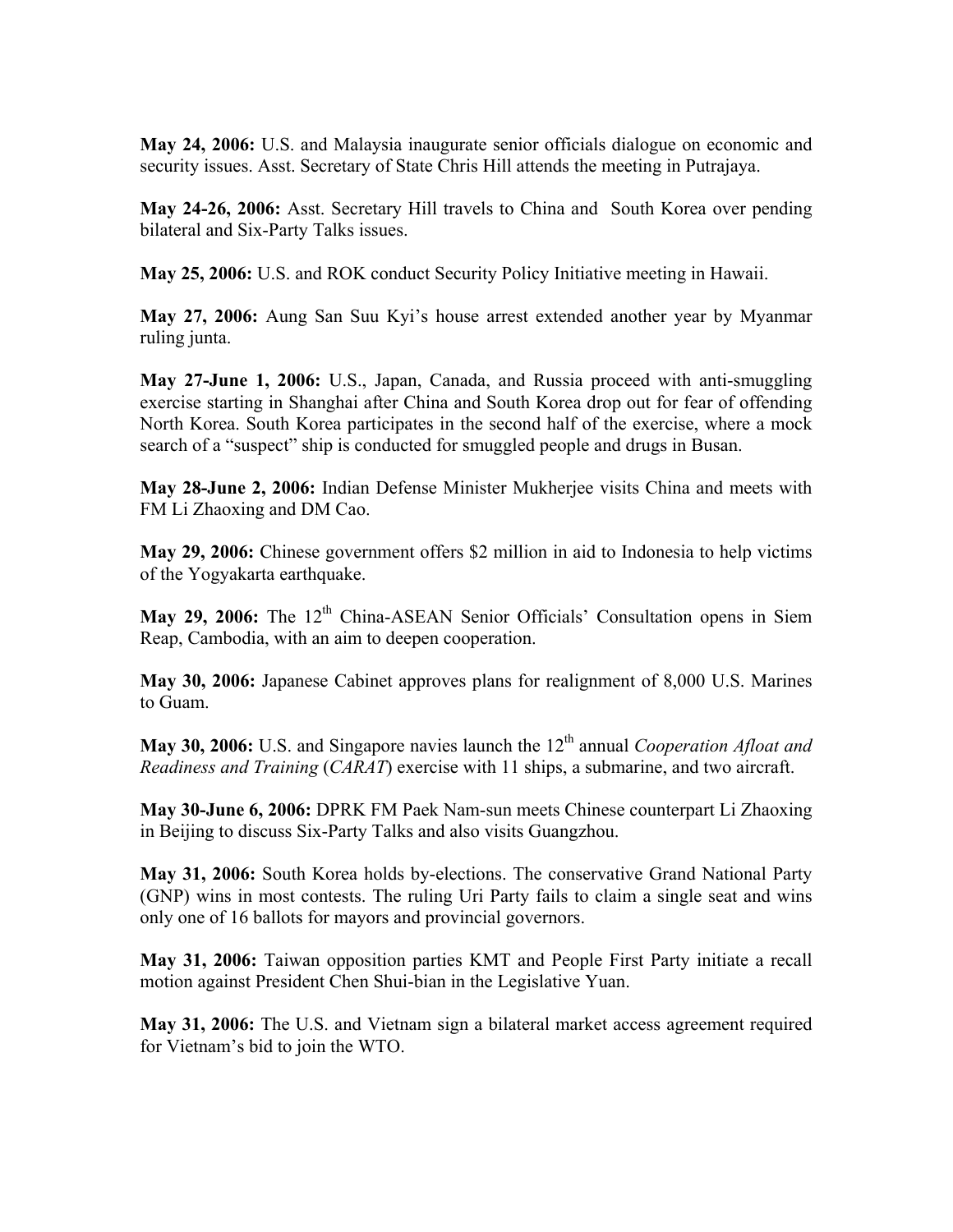**June 1, 2006:** Presidents Bush and Hu speak by phone. They discuss U.S.-China relations, North Korea, and the Iran nuclear issue.

**June 1-3, 2006:** Timor-Leste President Xanana Gusmao makes state visit to China, and meets President Hu.

**June 2-4, 2006:** Fifth IISS Shangri-La Dialogue held in Singapore.

**June 4, 1006:** U.S. move to have Myanmar (Burma) formally discussed at the UN Security Council for the first time is opposed by Russia, China, and Japan.

**June 4, 2006:** World Health Organization says Taiwan will be able to participate in all WHO-sponsored Asia Pacific technical meetings.

**June 4-9, 2006:** Vice President of the Philippines Noli de Castro visits China.

**June 5, 2006:** U.S. Pacific Commander Adm. William Fallon visits U.S. forces engaged in civic action programs in Mindanao. A few days earlier the U.S. hospital ship *Mercy* provided free medical services to local villagers in the area.

**June 5, 2006:** State Department's annual *Report on Human Trafficking* is released.

**June 5-9, 2006:** First round of Korea-U.S. FTA negotiations held in Washington, D.C.

**June 7, 2006:** FM Ban says that South Korea and the U.S. are "deeply concerned" about reports that North Korea may test fire a *Taepodong 2* missile.

**June 8, 2006:** U.S. and China hold the eighth annual round of Defense Consultative Talks (DCTs) in Beijing.

**June 8, 2006:** Taiwan President Chen receives AIT's Burghardt; reiterates remaining "four noes;" State Dept. welcomes Chen's statement as profoundly important.

**June 9, 2006:** The 10<sup>th</sup> ROK-ASEAN Dialogue held in Seoul.

**June 11, 2006:** U.S. Coast Guard cutter *Rush* becomes the first major Coast Guard vessel to visit China since World War II when it arrives at Qingdao. The visit helps further law enforcement cooperation between the U.S. and China.

**June 12, 2006:** U.S. Ambassador Alexander Vershbow is among 76 Seoul-based envoys who visit the Gaeseong Industrial Zone, with ROK FM Ban.

**June 12-13, 2006:** South Korea and Japan hold 5<sup>th</sup> round of talks on the demarcation of the exclusive economic zone (EEZ) in Tokyo.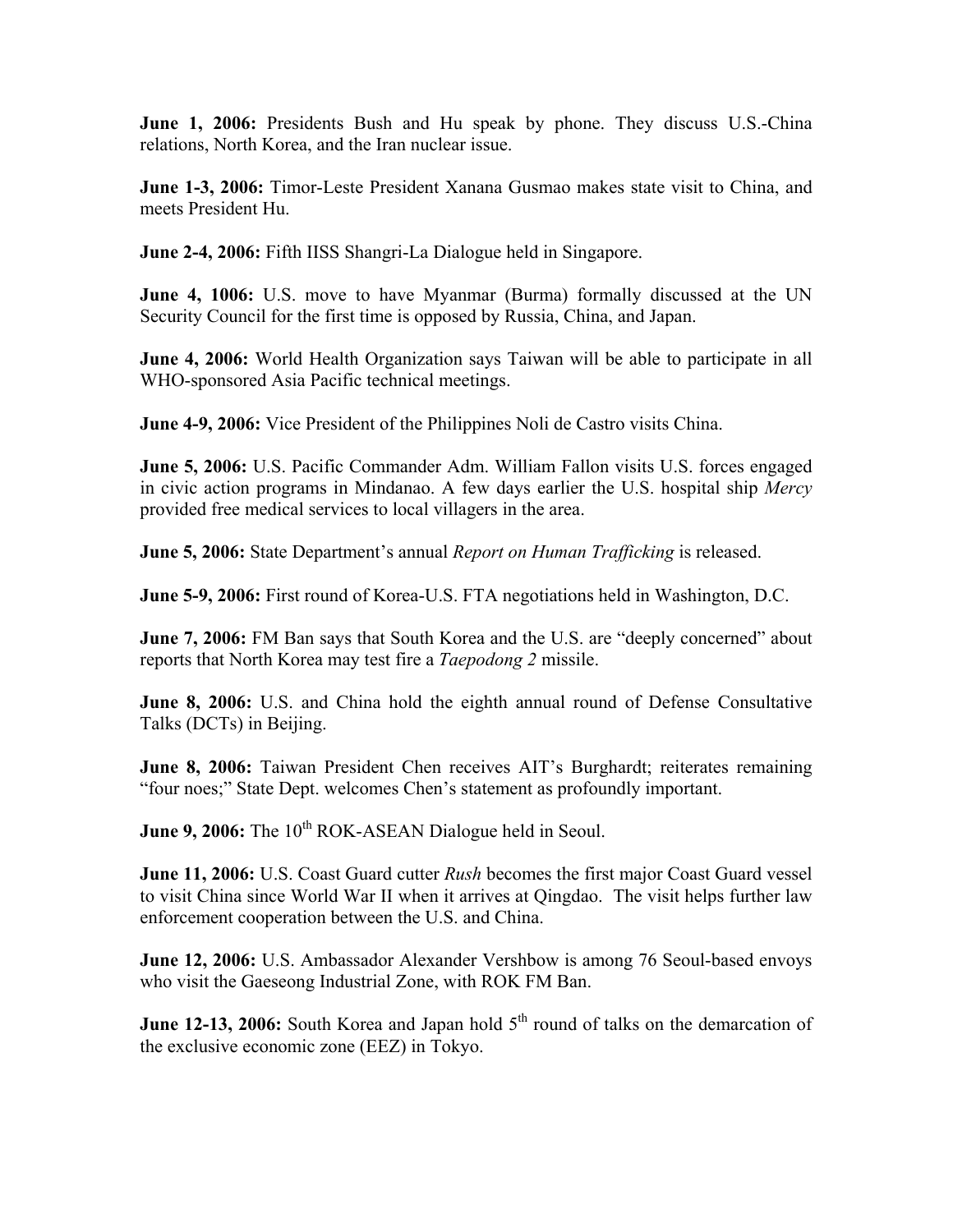**June 13, 2006:** Jemaah Islamiyah spiritual leader Abu Bakar Bashir is released from a Jakarta jail after serving 26 months for criminal conspiracy relating to the 2002 Bali and 2003 Marriott bombings.

**June 14, 2006:** Taipei and Beijing announce expansion of direct cross-Strait flights to include special charter cargo flights, the regularization of charter passenger flights during designated holidays, medical emergencies, and for humanitarian purposes.

**June 14, 2006:** Kabaya Ryoichi, major of Yokosuka, says his city would accept the first U.S. nuclear-powered aircraft carrier stationed in Japan, saying he has no choice because there is no possibility that a conventional aircraft carrier will be sent.

**June 15, 2006:** Fifth annual summit of SCO Heads of State held in Shanghai. Iranian President Ahmadinejad attends as observer.

**June 16, 2006:** ASEAN Secretary General Ong Keng Yong says the emerging East Asian community will not exclude the U.S. even as China seeks a larger role in Southeast Asia.

**June 16, 2006:** U.S. and Russian officials agree on a seven-year extension of the Nunn-Lugar initiative. The program provides U.S. money and expertise to secure and destroy Soviet-era caches of nuclear, chemical, and biological weapons.

**June 16, 2006:** Tokyo makes a request to Pyongyang to stop preparations to launch a *Taepodong 2* missile through the North Korean embassy in Beijing.

**June 16-17, 2006:** The second summit of Conference on Interaction and Confidence-Building Measures in Asia (CICA) is held in Kazakhstan; Presidents Putin and Hu hold informal meeting during the CICA summit.

**June 18, 2006:** FM Aso says Tokyo will seek an immediate meeting of the United National Security Council if North Korea fires a missile and that consideration of sanctions is "inevitable."

**June 19-23, 2006:** China sends a 10-member delegation to observe *Valiant Shield*, U.S. military exercises off the coast of Guam.

**June 19-30, 2006:** Fourteenth round of family reunions held at Mt. Geumgang, allowing two groups of 100 elderly persons each from North and South to spend three days meeting long-lost relatives.

**June 20, 2006:** Prime Minister Koizumi announces that Japan will withdraw ground troops from Iraq. The withdrawal will be coordinated with Britain and Australia. Japan's ASDF will remain to transport goods and personnel to Baghdad for the U.S.-led coalition.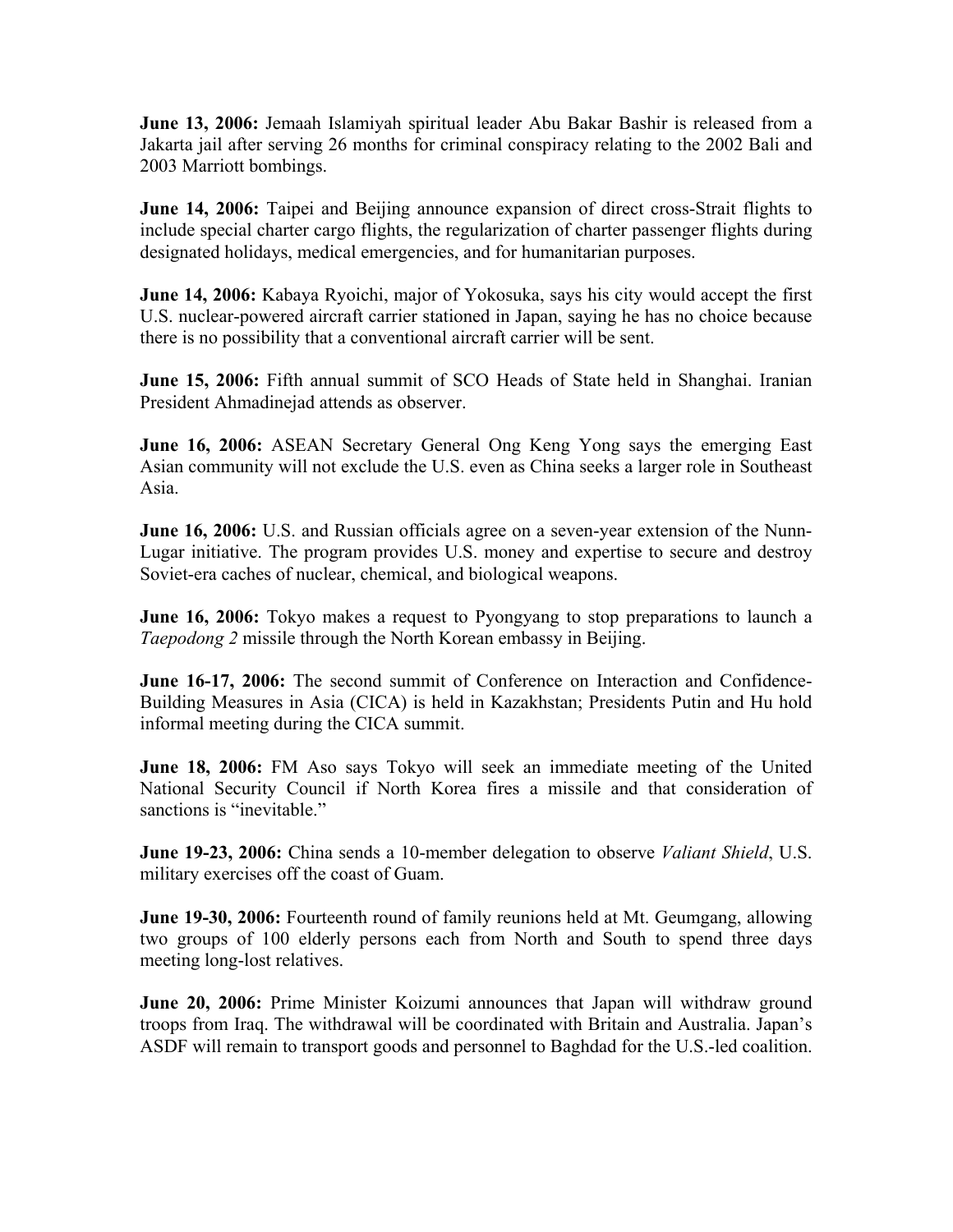**June 21, 2006:** *Kyodo News* reports that the U.S. calls Japan's decision to withdraw ground troops from Iraq and increase airlift support a "positive" example of progress in transferring the security role to the Iraqi people. National Security Advisor Hadley says Japan is staying in the mission and actually expanding its air role.

**June 21, 2006:** Japan agrees to resume buying U.S. beef after sending inspectors to the U.S. to monitor meat-packing facilities.

**June 21, 2006:** Former ROK President Kim Dae-jung postpones planned visit to North Korea.

**June 22, 2006:** For the first time, the Japanese *Aegis*-equipped destroyer *Kirishima* takes part in a U.S. missile defense test, performing long-range surveillance and tracking exercises with the U.S. destroyer *Shiloh*.

**June 22, 2006:** In a *Washington Post* editorial, former Clinton defense officials William Perry and Ashton Carter argue for a preemptive strike against North Korea's *Taepodong* missile while it is still on the launch pad; the White House quickly rules out this option.

**June 23, 2006:** FM Aso and Ambassador Schieffer sign documents to strengthen cooperation on ballistic missile defense development.

**June 23, 2006:** PSI meeting is held in Warsaw, Poland to review the past three years, look at emerging problems and their solutions, and discuss PSI's future.

**June 27, 2006:** Recall of President Chen does not pass the Taiwan Legislative Yuan.

**June 27-28, 2006:** ROK FM Ban visits Beijing to meet with counterpart FM Li. They agree on a "concrete and persuasive proposal" to get North Korea to return to the Six-Party Talks as a precursor to bilateral talks between North Korea and the U.S.

**June 27-29, 2006:** Australian PM John Howard meets Chinese PM Wen in Shenzhen to deepen cooperation between the two countries in the energy sector.